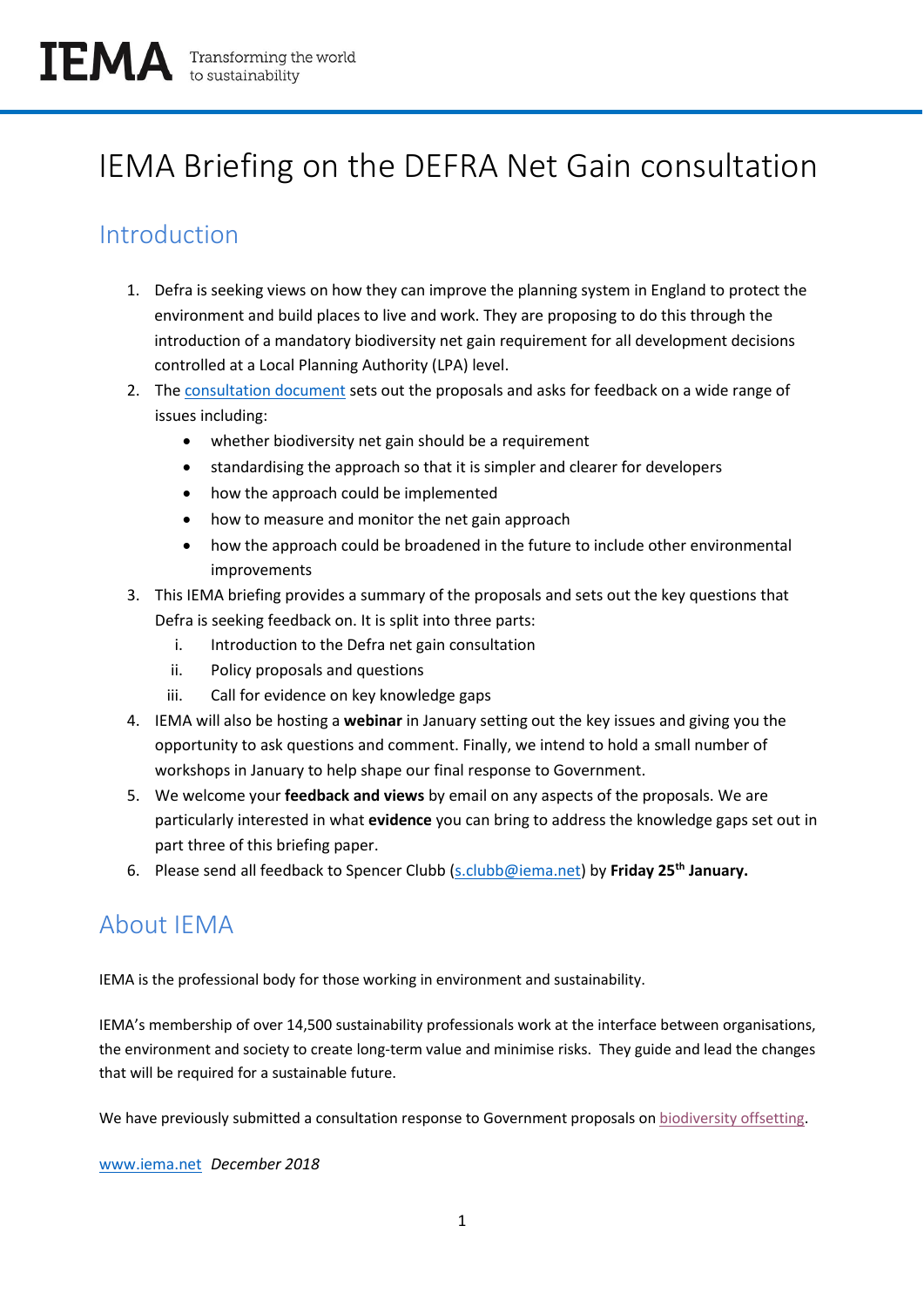# Part 1: Introduction to the Defra Net Gain consultation

#### What is biodiversity net gain?

7. Defra describes Biodiversity Net Gain as follows:

*Development that adopts a biodiversity net gain approach seeks to make its impact on the environment positive, delivering improvements through habitat creation or enhancement after avoiding or mitigating harm as far as possible.* 

*Based on a standardised approach, biodiversity net gain delivers measurable improvements by comparing habitat losses and gains and steering mitigation and compensation accordingly. New or enhanced habitats can help deliver local and national biodiversity priorities such as the Nature Recovery Network and local strategies for nature, including green infrastructure strategies.*

8. IEMA, along with CIRIA and CIEEM, has previously published a similar [definition](https://www.iema.net/policy/natural-environment/principles-and-guidance) of biodiversity net gain, along with a [set of principles](https://www.iema.net/policy/natural-environment/principles-and-guidance) that we consider are necessary for it to be delivered in a manner consistent with good practice.

#### Why is Defra proposing to mandate Biodiversity Net Gain?

- 9. Defra considers that at present, many of the hidden environmental costs of development (such as biodiversity loss, carbon emissions, unsustainable water use, and worsening air quality) are not considered systematically, with no mechanisms to compensate for the harm to nature, communities and future generations. Nor are the benefits of creating greener developments properly understood.
- 10. An effective net gain policy, Defra argues, could enable us to build the houses, commercial premises and local infrastructure we need and at the same time improve our environment and contribute to the goals of the 25 Year Plan by more than compensating for biodiversity loss where it cannot be avoided or mitigated.
- 11. Successful implementation of biodiversity net gain would help to drive better delivery of local plans and place making. It would stimulate improvements in the design quality of residential developments. The provision of environmental amenities, such as high-quality and biodiverse urban woodlands, green spaces and parks, will create better places to live and work. In turn, this will bring health and wellbeing benefits.
- 12. Looking further ahead, Defra argues, a broader environmental net gain approach which helps to deliver cleaner air and water, increased flood resilience and greater energy efficiency could have the potential to transform our environment and support healthier lives.
- 13. Finally, Defra argues that clear and consistent processes for developers could support housebuilding and other construction by providing certainty and helping developers to get their planning applications right the first time.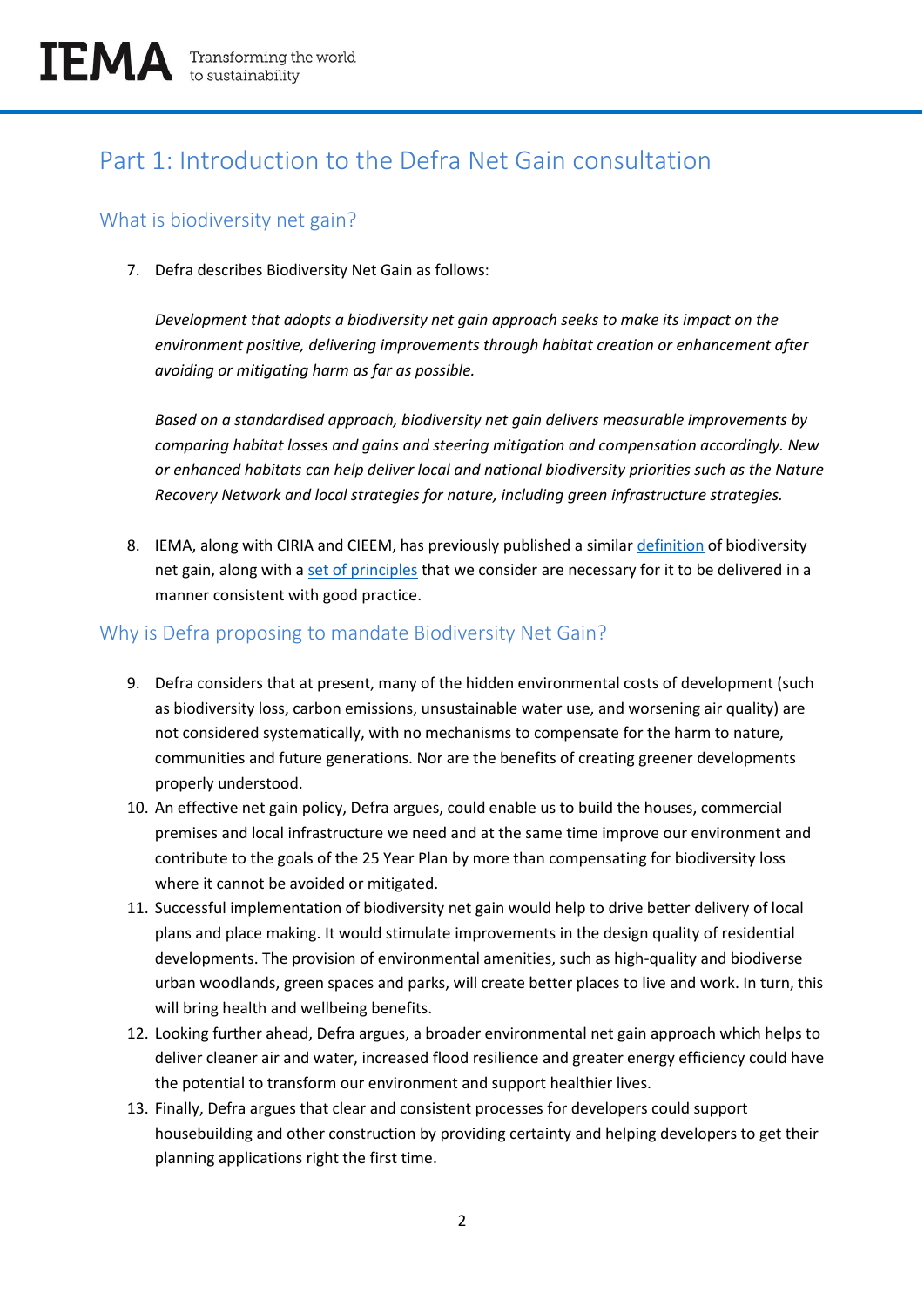#### What are the key elements of the proposals?

- 14. Defra is proposing a **new standardised approach** to biodiversity net gain that is designed to be simpler and clearer for all stakeholders to use while delivering measurable, verifiable net gains for nature.
- 15. It will **operate alongside existing planning policy** to ensure that current environmental standards, including the existing protections for habitats such as ancient woodland, species and designated sites, are maintained and implemented.
- 16. When assessing potential development sites, developers would be required to conduct **habitat surveys** to identify habitats and their condition. This will help them to avoid areas of high biodiversity and to apply the **mitigation hierarchy.** It will also help to identify where **habitat enhancement** on-site may be beneficial.
- 17. A **standard biodiversity metric** (an updated version of the "Defra metric") would then be applied using habitat information from the site assessment and landscape plans as a proxy to calculate losses and gains in biodiversity. The metric would help to determine the type, amount and location of enhancement activities necessary to achieve net gain. It could also help to anticipate the **costs of achieving net gain**.
- 18. The proposals state that habitats should be created or enhanced, **preferably as part of the same development or nearby**. **If net gain cannot be achieved on site**, the metric would support discussions with local providers or with the local authority on a suitable package of off-site restoration measures. This would all be done during **pre-application negotiations**.
- 19. **Where suitable local compensation opportunities are not available, a tariff could be paid** so that biodiversity net gain can be achieved without delaying development. A tariff could fund habitats for both strategic and local biodiversity priorities, whilst achieving biodiversity net gain overall.
- 20. The **tariff rate** would offer a guide for the upper limit of habitat compensation costs, alongside information from growing habitat creation markets.

#### How would this proposal become mandatory?

- 21. Defra is proposing the following approach to make biodiversity net gain a mandatory requirement:
	- 1. Working with national planning policy, including updated detailed guidance, which could be underpinned by a clear duty in legislation
	- 2. Requiring the Defra biodiversity metric to be used so that the approach to measuring biodiversity and any residual tariff obligation is transparent and consistent
	- 3. Developing monitoring and quality assurance processes that provide confidence in the conservation and development outcomes secured
	- 4. Providing a workable approach that can be adapted and updated to include components of environmental net gain such as natural resource use efficiency, water quality, flood risk management and air quality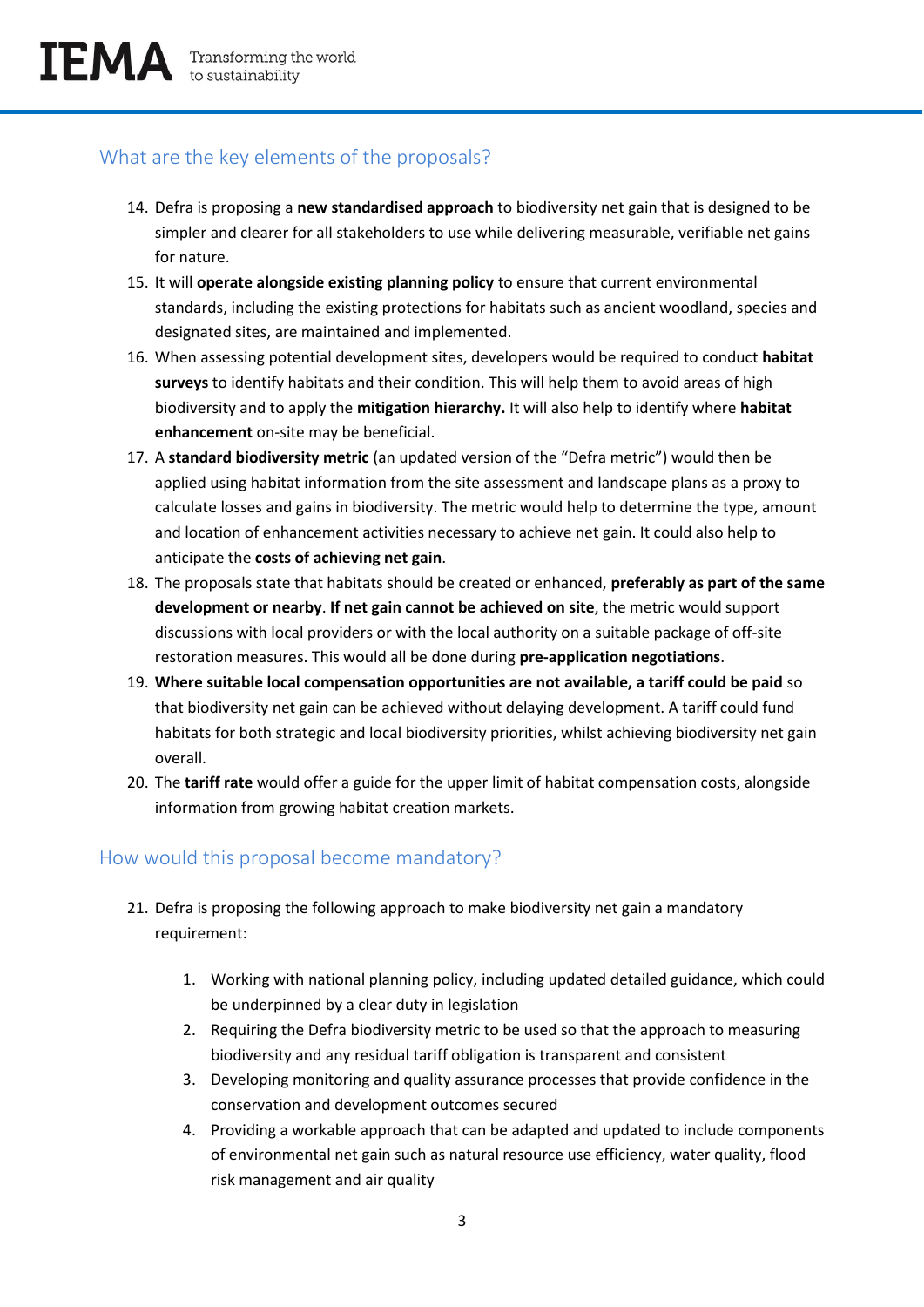#### How will this streamline rather than add an extra burden to planning applications?

- 22. Defra considers that the proposals will help rather than hinder planning applications. Currently, a wide variety of approaches to biodiversity are employed by the 353 local authorities in England, which developers must navigate and adapt to.
- 23. Mandatory net gain for biodiversity across England would reduce inconsistency, provide greater certainty for developers and provide a more efficient means for Local Planning Authorities to implement national planning policy whilst addressing local biodiversity priorities.
- 24. A standardised approach would mean that when developers and local planning authorities are consulting with the local community prior to submitting a planning application, they can use biodiversity net gain figures and habitat enhancement measures to explain the benefits and costs of a development proposal more transparently.
- 25. With clearer expectations, developers will be able to submit planning applications with greater confidence that proposals can be supported on biodiversity grounds.
- 26. For local authorities, transparent figures for biodiversity losses and gains can be quickly checked and provide confidence that impacts will be positive. Figures will also indicate the environmental quality of green infrastructure as part of development design.
- 27. As part of the planning permission, developers would sign up to predictable conditions, obligations or a tariff payment to secure biodiversity net gain. The availability of a tariff would prevent planning permission from being delayed by net gain requirements, and local authorities will be able to demonstrate that positive impacts to help improve the environment for local communities have been secured.
- 28. Importantly, Defra states that the government will only mandate biodiversity net get if it is satisfied that it will deliver benefits for development, including greater certainty and process cost savings.

#### What are the key questions that Defra is seeking feedback on?

- 37. Defra is seeking views on **whether to mandate biodiversity net gain** for development requiring planning permission.
- 38. It is also seeking views on **how best to implement** biodiversity net gain, including the most appropriate **measurement, delivery and monitoring mechanisms** to ensure it delivers high quality places and reduces uncertainty and unnecessary processes for local planning authorities and developers. They are also seeking views on **how to better integrate species** into a biodiversity net gain approach, where this would benefit the conservation of a species, and how to move from net gain for biodiversity to broader environmental net gain in future.
- 39. The consultation also explores whether the net gain approach used for biodiversity is the best way to deliver all **wider environmental improvement objectives**. Defra is seeking evidence on what aspects of natural capital should be considered and the options we should consider in developing an environmental net gain approach.
- 40. These key questions and issues are set out in more detail in Part 2 of this briefing paper.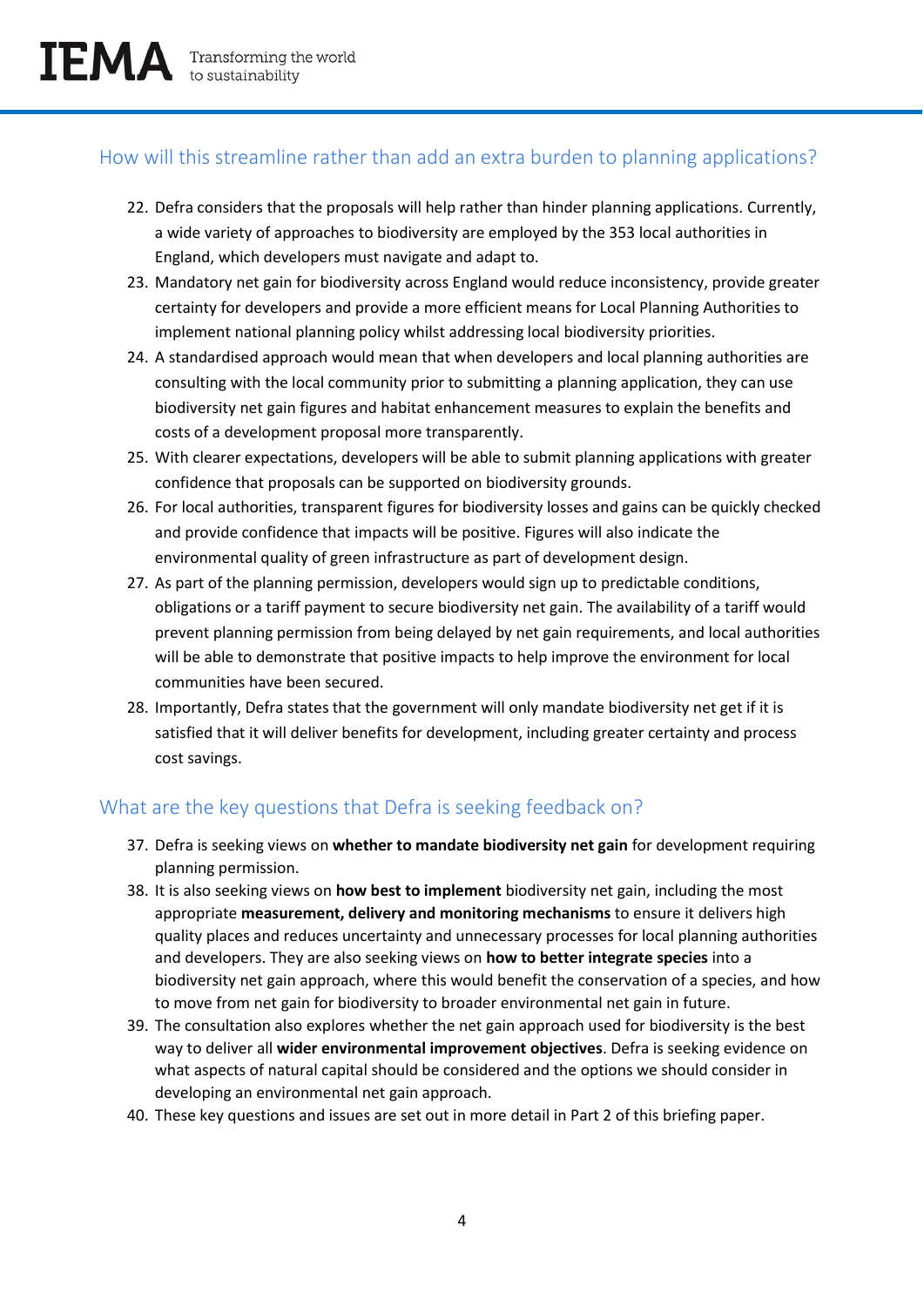# Part 2: Policy proposals and questions

#### Scope

# *Should biodiversity net gain be mandated for all housing, commercial and other development within the scope of the Town and Country Planning Act?*

- 41. The proposed (maximum) scope for the consultation is development decisions controlled at an LPA level. It would cover all new developments that results in loss or degradation of habitat, including buildings such as housing, offices, shops, business space and local infrastructure.
- 42. Developments that would result in negligible loss or degradation of habitat, for instance material change of use of or alterations to buildings and house extensions, would fall out of scope.

### *Should there be exemptions or simplified assessment processes for house extensions, small sites, or brownfield sites?*

- 43. Defra is considering what, if any, appropriate exemptions to a possible future mandatory biodiversity net gain policy might be made to developments by size, sector or site location.
- 44. They propose that permitted development and house extensions should be exempt.
- 45. They are seeking evidence as to whether small (e.g. under 10 homes) and brownfield sites (perhaps just those listed on brownfield land registers) should also be exempt, noting that they would still be subject to other environmental planning policies. Defra is asking what other sites should also be exempted, such as commercial and industrial sites
- 46. Alternatively, they are proposing that instead of an exemption, some sites could follow a simplified process, likely in conjunction with paying the proposed tariff in line with their expected impact.

#### *Do the proposals adequately protect local wildlife sites and individual species?*

- 47. Planning policy offers higher levels of protection for internationally and nationally designated sites, meaning that they would not fall under the proposed net gain approach. However, some highly valued local wildlife sites, while also somewhat protected by planning policy, could be adversely affected because planning permission could be granted if a net gain were to be demonstrated.
- 48. Defra notes that the metric would already allow local authorities to place a higher weighting on losses of local wildlife sites. This would incentivise the avoidance or minimisation of harm to such sites because a great level of biodiversity gain would be required to balance out losses. However, they are seeking views on whether this is sufficient protection for them.
- 49. Defra acknowledges that the net gain approach does not take into account impacts on individual species. However, they cite the district level licencing approach to great crested newts as a possible model for other species. Defra considers that there would be benefits in combining net gain habitat creation with the district-level habitat creation for great crested newts and potentially other species.
- 50. Defra is seeking views on whether to mandate a district-level approach to great crested newts and is calling for evidence on what other species this might also work for.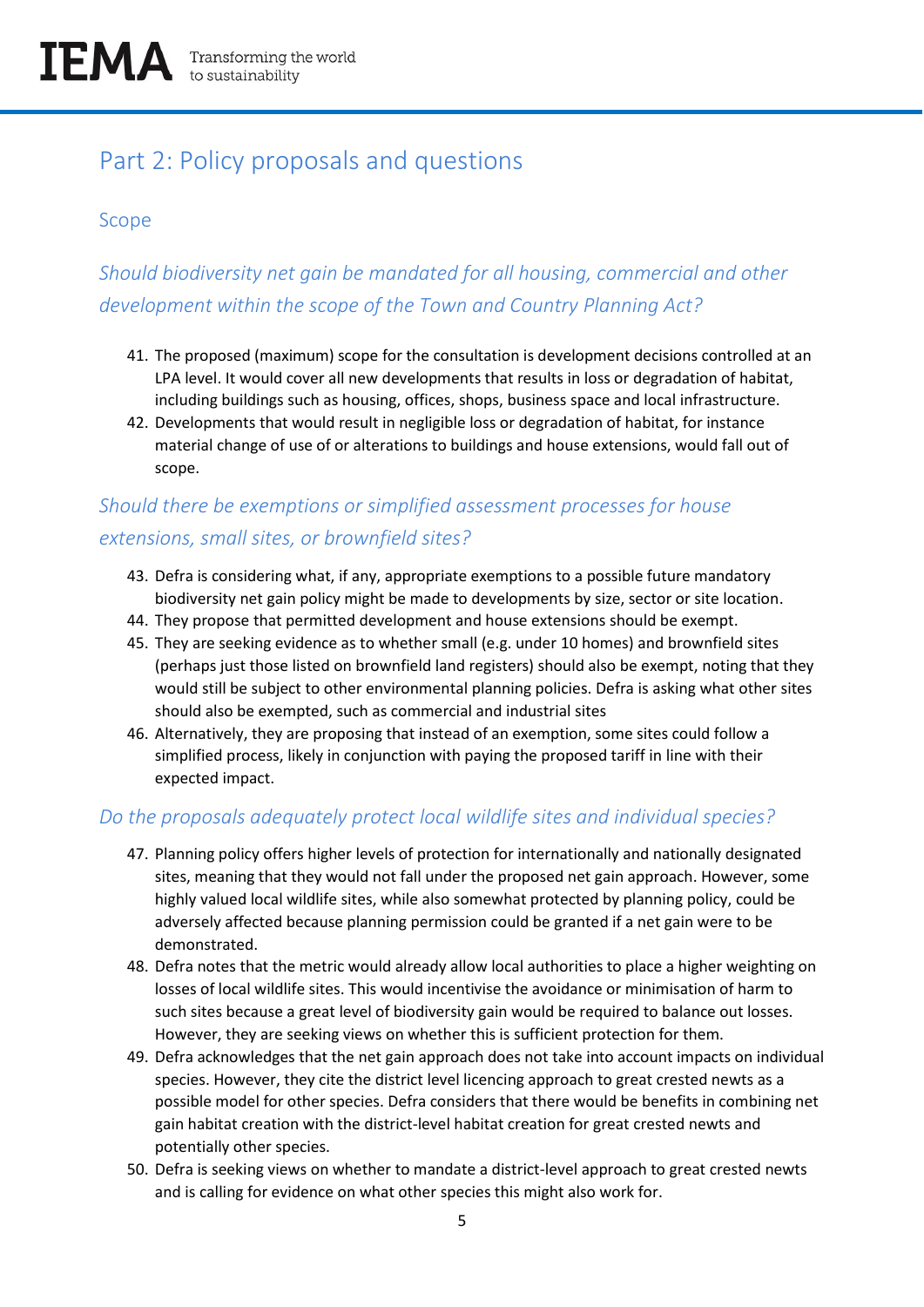#### Measuring biodiversity and achieving net gain

# *Is the "Defra biodiversity metric" appropriate for calculating biodiversity net gain and how could it be improved?*

51. Defra proposes that, for biodiversity net gain, the Defra biodiversity metric would provide a suitable base metric upon which to set possible mandatory requirements. Over time, they plan to address some existing limitations of the metric with regards to consideration of individual species and wider environmental value. Defra is seeking views on its suitability and possible improvements to it.

#### *Is a mandatory 10% increase in biodiversity units the right level of net gain?*

- 52. Defra is confident that achieving a net gain using the proposed metric is sufficient to mitigate and compensate for harm caused by the development. However, to account for remaining uncertainties and risks, and to provide an overall gain for nature, they are proposing that a mandatory minimum gain of 10% should be achieved.
- 53. This means that if a site is worth 50 biodiversity units before development, the site (and any offset sites and tariff payments) should be worth a minimum of 55 units at the scheme's conclusion.

#### *Can the mitigation hierarchy be bypassed under clearly defined circumstances?*

- 54. Where development will result in minor losses of habitats which are not of particular value to wildlife, Defra is proposing that better outcomes for biodiversity could be achieved by moving straight to the payment of a tariff to support larger-scale off-site conservation schemes, rather than mitigating and compensating on-site.
- 55. They are seeking views on whether this is appropriate and what those clearly defined circumstances should be, such as site size, ecological importance or distinctiveness.

#### *How should the baseline be set for measuring net gain?*

- 56. If net gain were made mandatory, there could be a stronger incentive for some developers and landowners to clear habitat, disturb wildlife or degrade their land in advance of seeking permission to develop it and in advance of a baseline biodiversity survey being carried out. This would run completely contrary to achieving net gains in biodiversity through the development process.
- 57. Defra is proposing that this risk could be mitigated by potentially using recent or historical habitat mapping surveys or land-cover data as an approximate baseline. They are seeking views on whether this approach would work and whether it should only be used when intentional degradation is suspected. They are also seeking views on how legitimate land use changes could be respected and whether any other approaches to establishing a baseline could be used.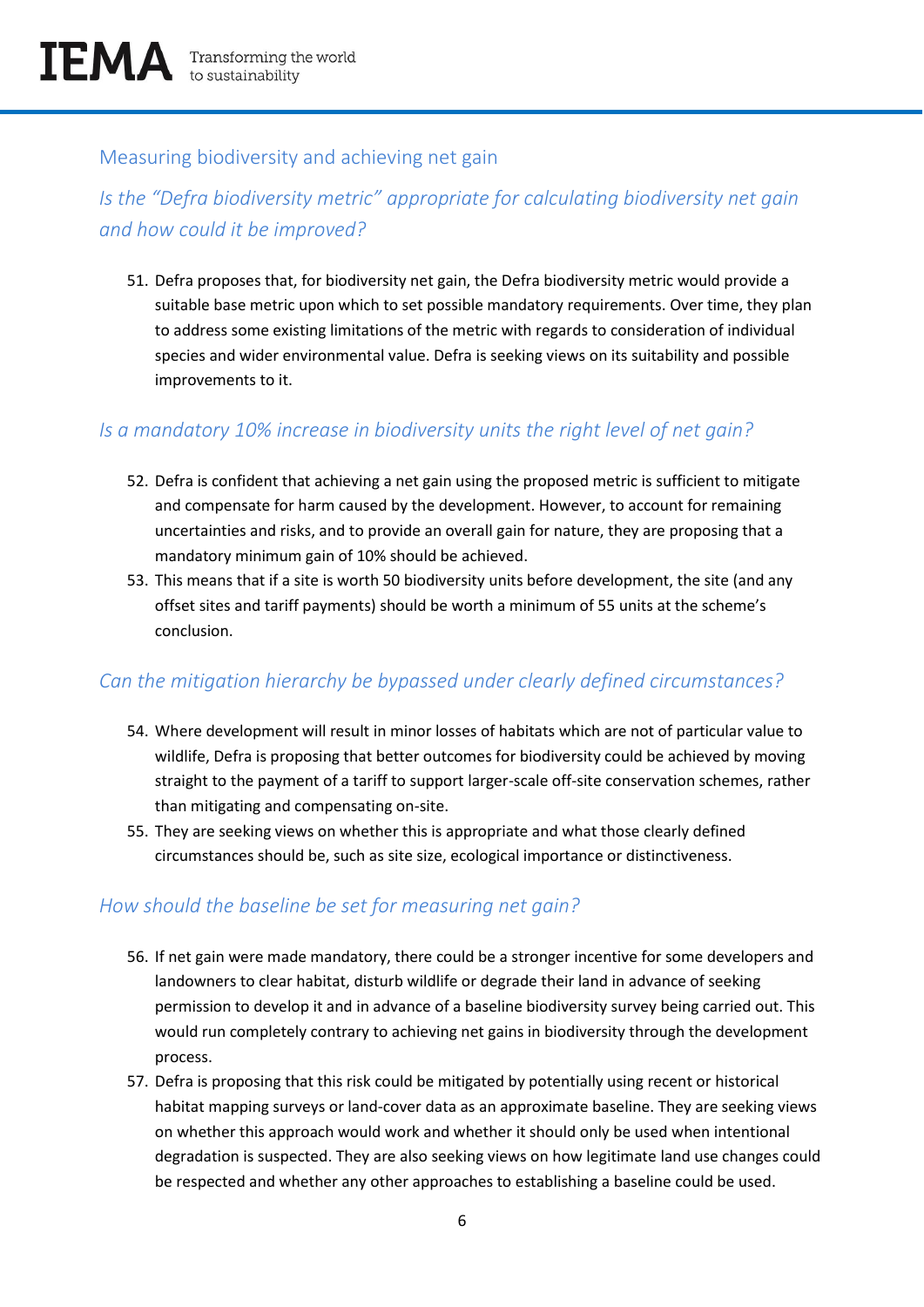#### Delivering biodiversity outcomes

#### *How should biodiversity and natural capital be mapped and prioritised?*

- 58. Defra proposes that the delivery of compensation habitats as part of achieving net gain be aligned with national and local scale strategic habitat objectives, and that government explores how local habitat opportunity mapping might be coordinated and supported through a national habitat mapping framework. They consider that this could work for biodiversity and natural capital.
- 59. Defra is seeking views on whether habitat mapping should be done at a local (bottom up) or national scale (top down) and what other measures might also help to priorities habitats for enhancement.

#### *How can off-site habitat enhancement be delivered effectively?*

- 60. To create or enhance habitats off-site to achieve biodiversity net gain, an adequate supply of high-quality local compensatory habitat sites would be needed. To achieve this, providers of offsite habitats will need to have the knowledge and expertise to ensure that enhancements are delivered in the timeframes, and to the quality standards, agreed so that environmental outcomes would be secured. Defra is therefore considering whether some form of accreditation is necessary.
- 61. Defra is also proposing that the tariff rate that some developers would pay as part of achieving net gain would need to be sufficiently high as to encourage the growth in biodiversity unit providers. They are also seeking views on whether any further measures are necessary to stimulate the market for biodiversity units and habitat creation.

#### *How to ensure that gains in biodiversity are long-lasting or permanent?*

- 62. Biodiversity net gain should make sure that any compensation or mitigation for habitat loss should last for the duration of a development impact or be established on a "permanent" basis. Currently, industry principles and common practice of biodiversity net gain suggest that compensatory habitat should be actively managed for 25-30 years. After this period, habitat could in theory be changed to an alternative land use.
- 63. Defra is therefore seeking to identify what mechanisms would enable the practical delivery of biodiversity net gain whilst also securing lasting environmental benefits, and what the minimum period should be that net gains must be secured for (e.g. +/- 25 years).
- 64. One option would be to transfer the land to a trust with an endowment to fund maintenance, as has been done for some public open spaces with the Milton Keynes Parks Trust and the Land Trust. Defra is therefore seeking views on extending this idea of "conservation covenants".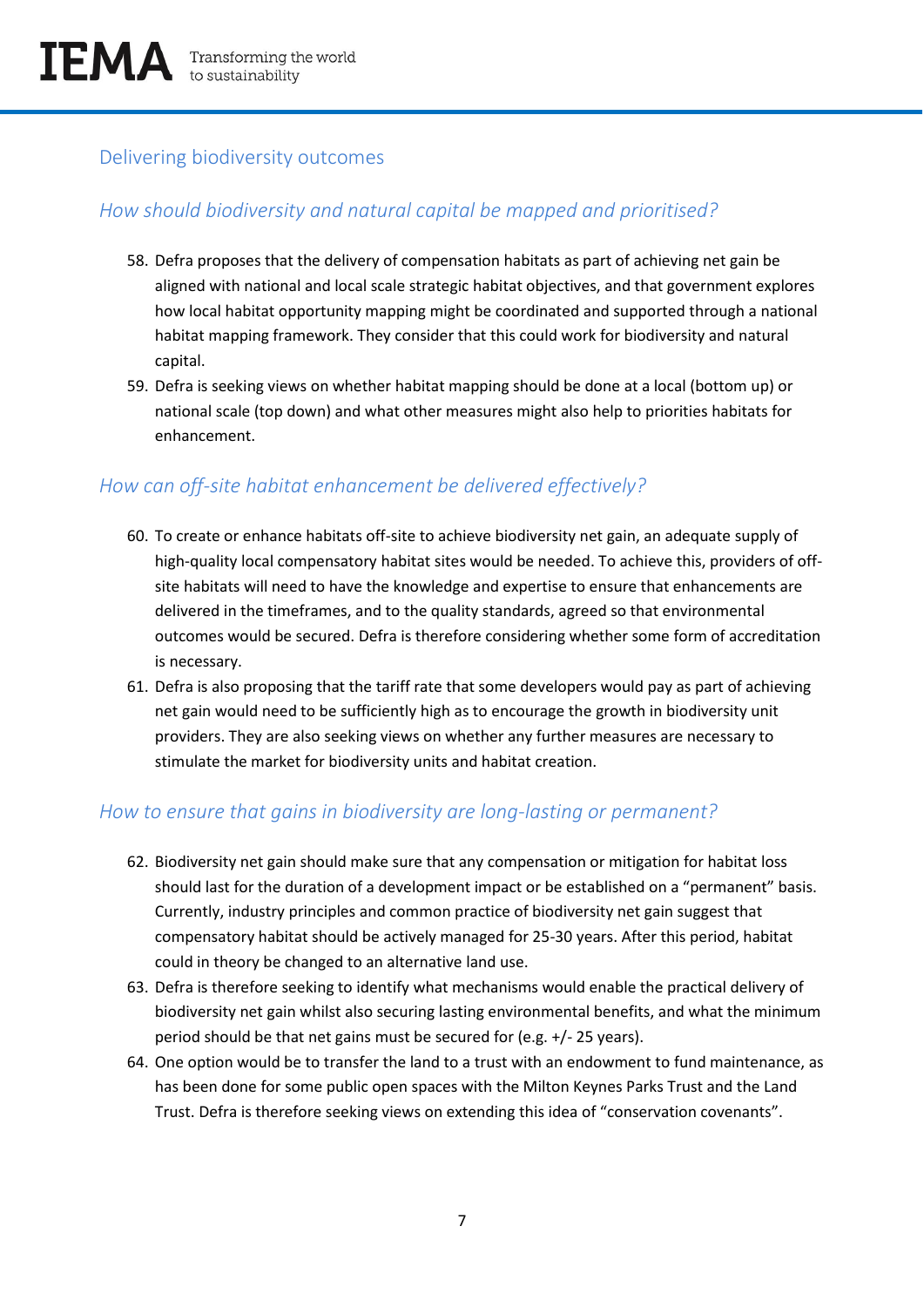### Calculating and collecting the tariff

*Is the tariff set high enough to be a more expensive option for developers than following the mitigation hierarchy and seeking local habitat creation opportunities? Will it support a competitive habitat banking marketplace?* 

- 65. Where a development was unable to mitigate biodiversity loss on site or purchase the required biodiversity units locally, the developer would be required to pay a cash tariff on their shortfall against net gain obligations. The price for a tariff on biodiversity units would need to: i) reflect the costs of creating and managing compensation habitat in a suitable location; ii) strongly incentivise the protection of existing habitats; and iii) encourage suitable local compensatory habitat creation when necessary.
- 66. Based on the above approach, Defra proposes to set the tariff at between £9,000 and £15,000 per biodiversity unit. The tariff rate could vary by location to reflect different land prices, but would be a fixed price once set. It could be updated if the metric methodology changed significantly. They are seeking feedback on the most appropriate price.

#### *How should the tariff be collected and spent?*

- 67. Defra asks what mechanisms for collecting and spending the residual cash tariff would be straightforward for developers, deliver the best outcomes for the environment and local communities, and would not place additional burdens on LPAs?
- 68. Defra is seeking views on whether using the s106 levy would have a detrimental effect on the current arrangements and if a dedicated additional approach is necessary.
- 69. In terms of spending the tariff, Defra is weighing up the advantages of doing so locally (to ensure investment is closely tied to local nature recovery and people living closest to the development site) or Nationally (to deliver national biodiversity enhancement priorities at the best value and with the greatest synergy with other 25 Year Environment Plan policies).
- 70. Defra is also considering a blended model that is spent according to national nature strategies, but on projects that are as close to the development site as is possible in the circumstances.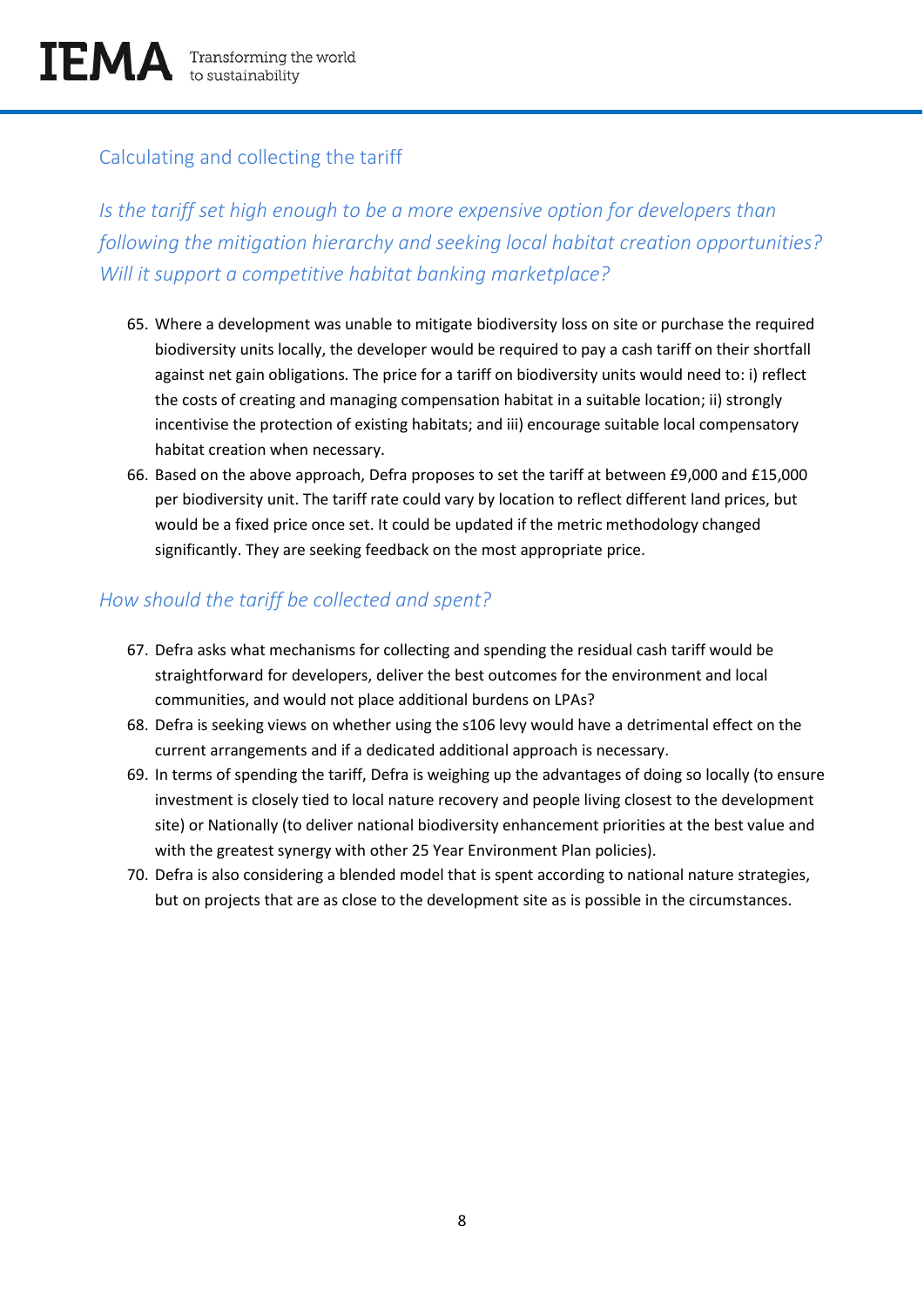#### Delivery within the planning system

#### *How can the scheme work best for local authorities?*

- 71. There are significant concerns about whether local authorities have the skills, knowledge, resources and capacity to support and deliver mandatory biodiversity net gain.
- 72. Defra acknowledges that many LPAs are already under pressure to balance their various policy, legal and funding requirements. They consider that this policy will help by representing a step towards more consistent, transparent and accessible reporting of environmental impacts by developers.
- 73. In the short term, however, Defra acknowledges some challenges and is therefore proposing to mitigate these through a long lead-in time (see below). Defra is also keen to understand and take into account LPA's views on the operation of the tariff system.

#### *What will the impact be on developers?*

74. Defra considers that the proposals have advantages to developers because they create the potential for bringing existing requirements and mechanisms into a single transparent metricbased approach. However, Defra acknowledges that there are gaps in their understanding of the implications on developers. They are therefore calling for evidence from across the development and construction sector on the implications of the proposals, any improvements and suggestions for future streamlining with other obligations.

#### *Is the lead-in time before the scheme commences sufficient?*

75. Defra proposes that to reduce risks and allow industry and LPAs to prepare for the new requirements, staggered points could be created at which requirements come into effect. However, Defra does not clearly explain how this "staggering" would work, other than stating that a notice period of at least one year after the introduction of new legislation and guidance would be required to prepare for this transition. This would allow for the development of guidance, training, an advice line and some piloting of habitat creation schemes.

#### *How will disputes over the achievement of net gain be resolved?*

76. Defra notes that developers and LPAs might sometimes disagree on the assessment of existing habitats or compensation proposals. Much of this could be resolve during pre-application discussions or during the determination of planning applications. The existing right of appeal in the planning system would also be available. However, Defra is seeking views on whether an additional assurance mechanism is needed that could focus on the verification of net gain metric calculations.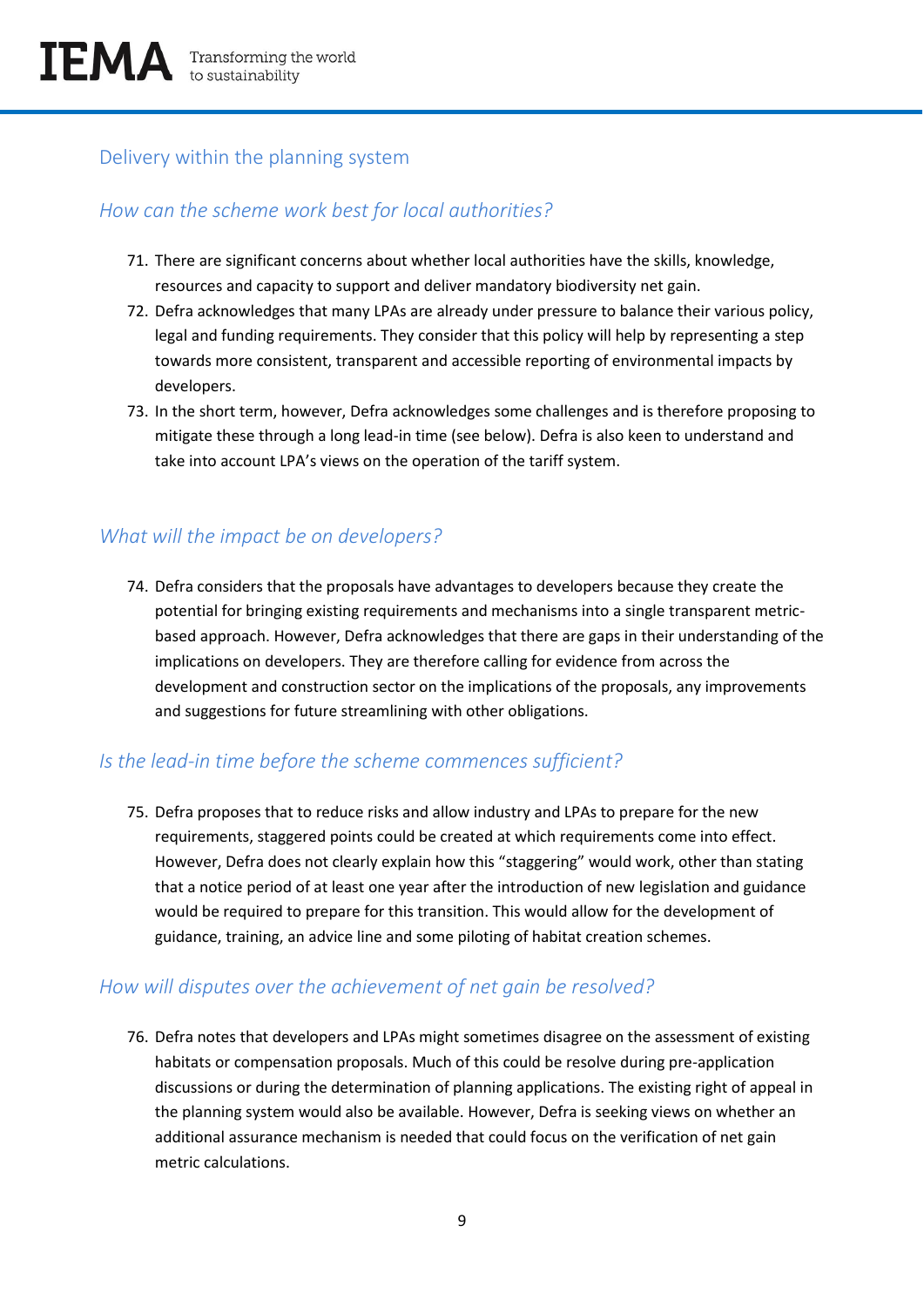#### Monitoring and evaluation

#### *What additional monitoring and evaluation mechanisms will be necessary?*

77. To provide confidence that biodiversity net gain is achieved, Defra intends to monitor the quality of delivery on the ground. Further engagement with stakeholders is proposed in due course on additional quality assurance measures such as embedding best practice principles and guidance, accreditation requirements for carrying out habitat assessments or running enhancement schemes, and introducing an insurance scheme to ensure that biodiversity gains are delivered. Improvements to data quality and random spot audits are also suggested. Views are sought on any other suggestions.

#### *When will the scheme be evaluated and reviewed?*

78. Defra intends to review implementation of the scheme from time to time, in conjunction with stakeholders. However, any proposed changes will be evidence-based and focussed on improving the effectiveness of the scheme, rather than relitigating the basic ideas and principles behind it.

# What other aspects of the environment could be managed in a similar approach to biodiversity net gain?

- 79. While this consultation only proposes the mandatory introduction on biodiversity net gain, Defra is seeking views on what other aspects of the environment, such as water and air quality, could follow a similar approach in the future.
- 80. Defra acknowledges that many of these other environmental aspects are already managed through building standards and similar types of regulation, however, they are keen to incentivise performance against and beyond these standards through a wider environmental net gain approach.
- 81. Defra considers that this might further streamline environmental requirements for developers, and thereby simplify processes for developers and LPAs by presenting progress against wider environmental requirements or targets in one place.
- 82. Defra gives the following examples:
	- Projected water use could be limited to a recommended number of litres per day
	- Development could be required to be 'air quality neutral' and not to contribute to potential exceedance of international air pollution limits or national pollutant objectives, in line with the Clean Air Strategy
	- For flood risk, developments may need to achieve greenfield run-off rates for surface water with sustainable drainage systems and for properties to meet a given flood resilience standard.